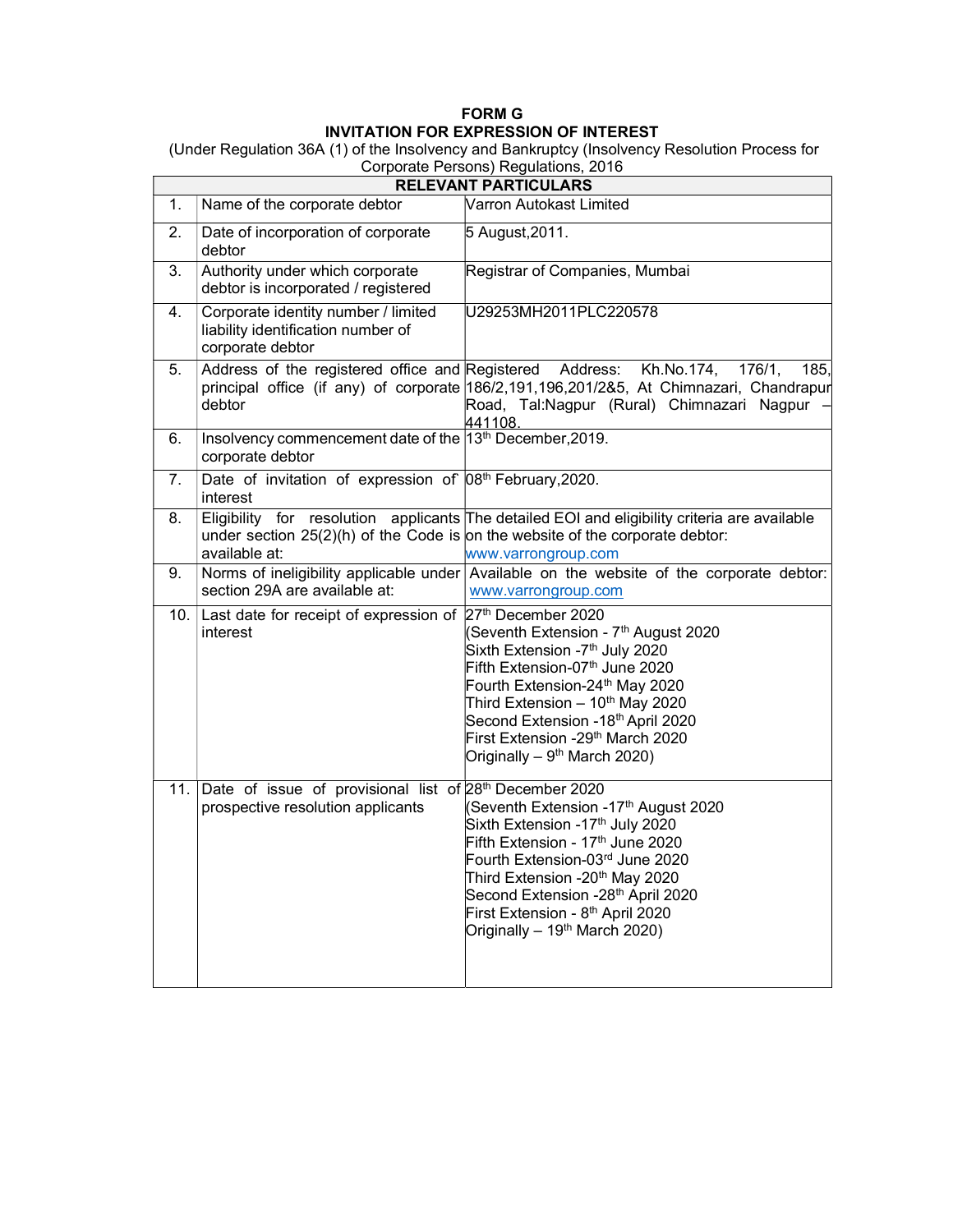| 12.1<br>13.1 | Last date for submission of objections 29th December 2020<br>to provisional list<br>Date of issue of final list of prospective 30 <sup>th</sup> December 2020 | (Seventh Extension-22 <sup>nd</sup> August 2020<br>Sixth Extension - 22 <sup>nd</sup> July 2020<br>Fifth Extension-22 <sup>nd</sup> June 2020<br>Fourth Extension -08 <sup>th</sup> June 2020<br>Third Extension - 25 <sup>th</sup> May 2020<br>Second Extension - 3rd May 2020<br>First Extension- 13th April 2020<br>Originally - 22 <sup>nd</sup> March 2020                                                                                                              |
|--------------|---------------------------------------------------------------------------------------------------------------------------------------------------------------|------------------------------------------------------------------------------------------------------------------------------------------------------------------------------------------------------------------------------------------------------------------------------------------------------------------------------------------------------------------------------------------------------------------------------------------------------------------------------|
|              | resolution applicants                                                                                                                                         | (Seventh Extension - 01 <sup>st</sup> September 2020<br>Sixth Extension -1 <sup>st</sup> August 2020<br>Fifth Extension- 02 <sup>nd</sup> July 2020<br>Fourth Extension - 18 <sup>th</sup> June 2020<br>Third Extension - 04 <sup>th</sup> June 2020<br>Second Extension-13th May 2020<br>First Extension - 23 <sup>rd</sup> April 2020<br>Originally - 3 <sup>rd</sup> April 2020)                                                                                          |
|              | of<br>of<br>14. $Data$<br>issue<br>plans<br>request for resolution<br>prospective resolution applicants                                                       | information 28 <sup>th</sup> December 2020<br>memorandum, evaluation matrix and (Seventh Extension - 22 <sup>nd</sup> August 2020<br>to Sixth Extension -22 <sup>nd</sup> July 2020<br>Fifth Extension - 22 <sup>nd</sup> June 2020<br>Fourth Extension-08 <sup>th</sup> June 2020<br>Third Extension - 25 <sup>th</sup> May 2020<br>Second Extension - 3 <sup>rd</sup> May 2020<br>First Extension - 13 <sup>th</sup> April 2020<br>Original - 24 <sup>th</sup> March 2020) |
|              | 15.   Manner of obtaining request for The Resolution<br>information                                                                                           | Professional shall<br>share<br>the<br>resolution plan, evaluation matrix, documents through e-mail or virtual data room after<br>information memorandum and further verification of KYC documents and eligibility criteria<br>under section 29A of Insolvency and Bankruptcy<br>Code, 2016 and prequalification criteria as approved<br>by the Committee of Creditors.                                                                                                       |
| 16.1         | Last date for submission of resolution 27th January 2021<br>plans                                                                                             | (Seventh Extension - 21 <sup>st</sup> September 2020<br>Sixth Extension - 21 <sup>st</sup> August 2020<br>Fifth Extension - 22 <sup>nd</sup> July 2020<br>Fourth Extension - 8 <sup>th</sup> July 2020<br>Third Extension-24 <sup>th</sup> June 2020<br>Second Extension - 02 <sup>nd</sup> June 2020<br>First Extension - 13th May 2020<br>Originally - 23 <sup>rd</sup> April 2020)                                                                                        |
|              | to resolution professional                                                                                                                                    | 17. Manner of submitting resolution plans Via sealed envelope or as mentioned in the request<br>for resolution plans.                                                                                                                                                                                                                                                                                                                                                        |
| 18.1         | Estimated date for submission of 18 February 2021<br>Authority for approval                                                                                   | resolution plan to the Adjudicating (Seventh Extension -17 <sup>th</sup> October 2020<br>Sixth Extension - 16 <sup>th</sup> September 2020<br>Fifth Extension - 17 <sup>th</sup> August 2020<br>Fourth Extension -03rd August 2020<br>Third Extension - 19 <sup>th</sup> July 2020<br>Second Extension -24 <sup>th</sup> June 2020.<br>First Extension - 1st June 2020<br>Originally - 26 <sup>th</sup> May 2020)                                                            |
| 19.1         | Name and registration number of the Name: Avil Menezes<br>resolution professional                                                                             | Reg No. IBBI/IPA-001/IP-P00017/2016-17/10041                                                                                                                                                                                                                                                                                                                                                                                                                                 |